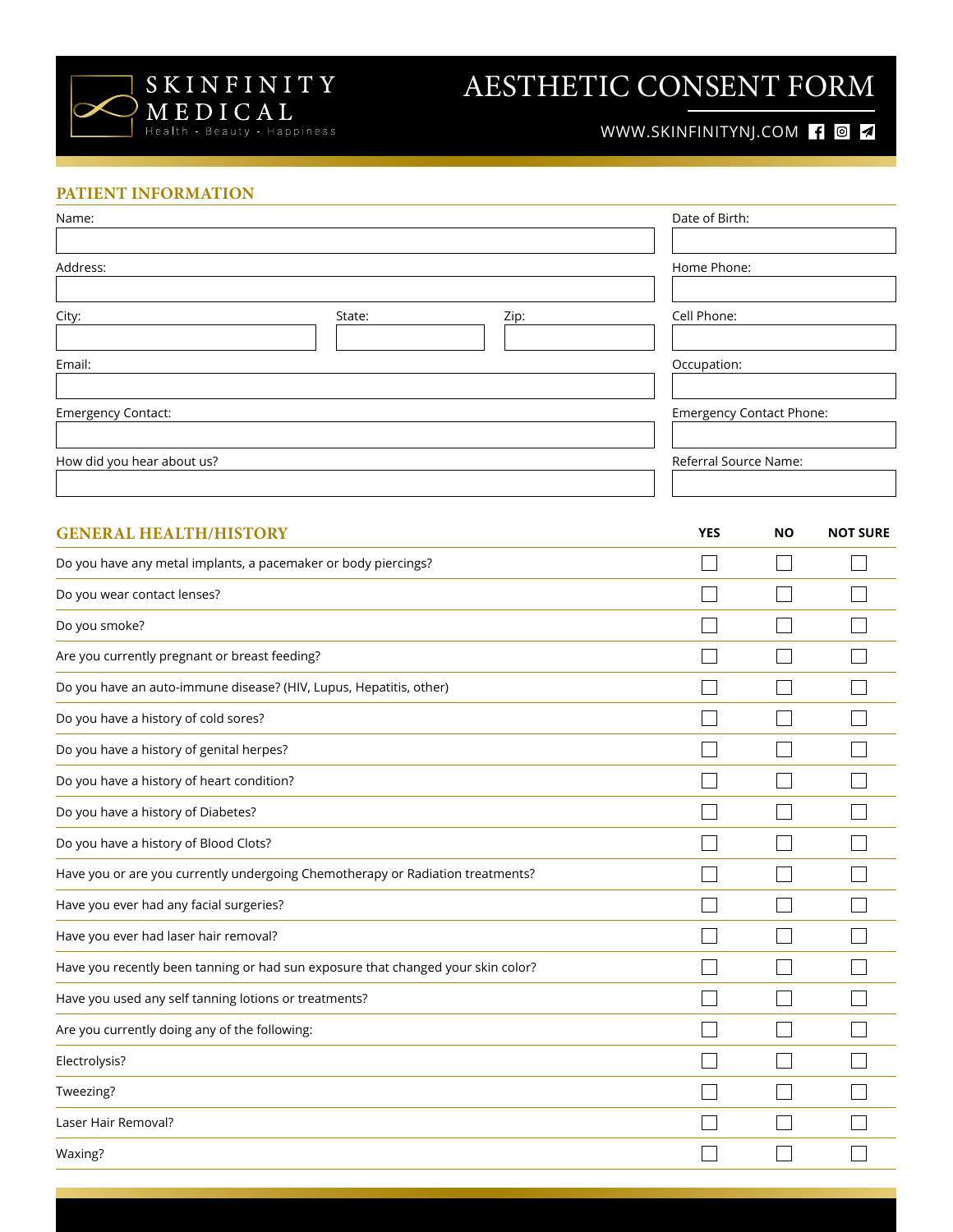

# AESTHETIC CONSENT FORM

### WWW.SKINFINITYNJ.COM **104**

| <b>MEDICATIONS AND ALLERGIES</b>                   | <b>YES</b> | <b>NO</b> | <b>NOT SURE</b> |
|----------------------------------------------------|------------|-----------|-----------------|
| Do you have allergies to the following             |            |           |                 |
| Aspirin?                                           |            |           |                 |
| Latex?                                             |            |           |                 |
| Hydrocortisone?                                    |            |           |                 |
| Food? (please list)                                |            |           |                 |
| Wheat/Gluten?                                      |            |           |                 |
| Lidocaine/Novocaine?                               |            |           |                 |
| Hydroquinone or skin bleaching agents?             |            |           |                 |
| Any Botulinum toxin (Botox®) product?              |            |           |                 |
| Hypersensitivity to Latisse® (Bimatoprost)?        |            |           |                 |
| Any other allergies? (please list)                 |            |           |                 |
|                                                    |            |           |                 |
| Are you currently using:                           |            |           |                 |
| Aspirin?                                           |            |           |                 |
| NSAIDS? (Motrin, Aleve, Advil)                     |            |           |                 |
| Coumadin?                                          |            |           |                 |
| Birth Control Pills?                               |            |           |                 |
| Hormone Replacement?                               |            |           |                 |
| Have you ever used Accutane?                       |            |           |                 |
| Have you ever used RetinA?                         |            |           |                 |
| <b>SKIN CARE</b>                                   | YES        | <b>NO</b> | <b>NOT SURE</b> |
| Have you had any of the following:                 |            |           |                 |
| Chemical Peel?                                     |            |           | $\blacksquare$  |
| Microdermabrasion?                                 |            |           |                 |
| Botox?                                             |            |           |                 |
| Dermal Fillers?                                    |            |           |                 |
| Other resurfacing treatments?                      |            |           |                 |
| Are you currently using any products that contain: |            |           |                 |
| Glycolic Acid?                                     |            |           |                 |